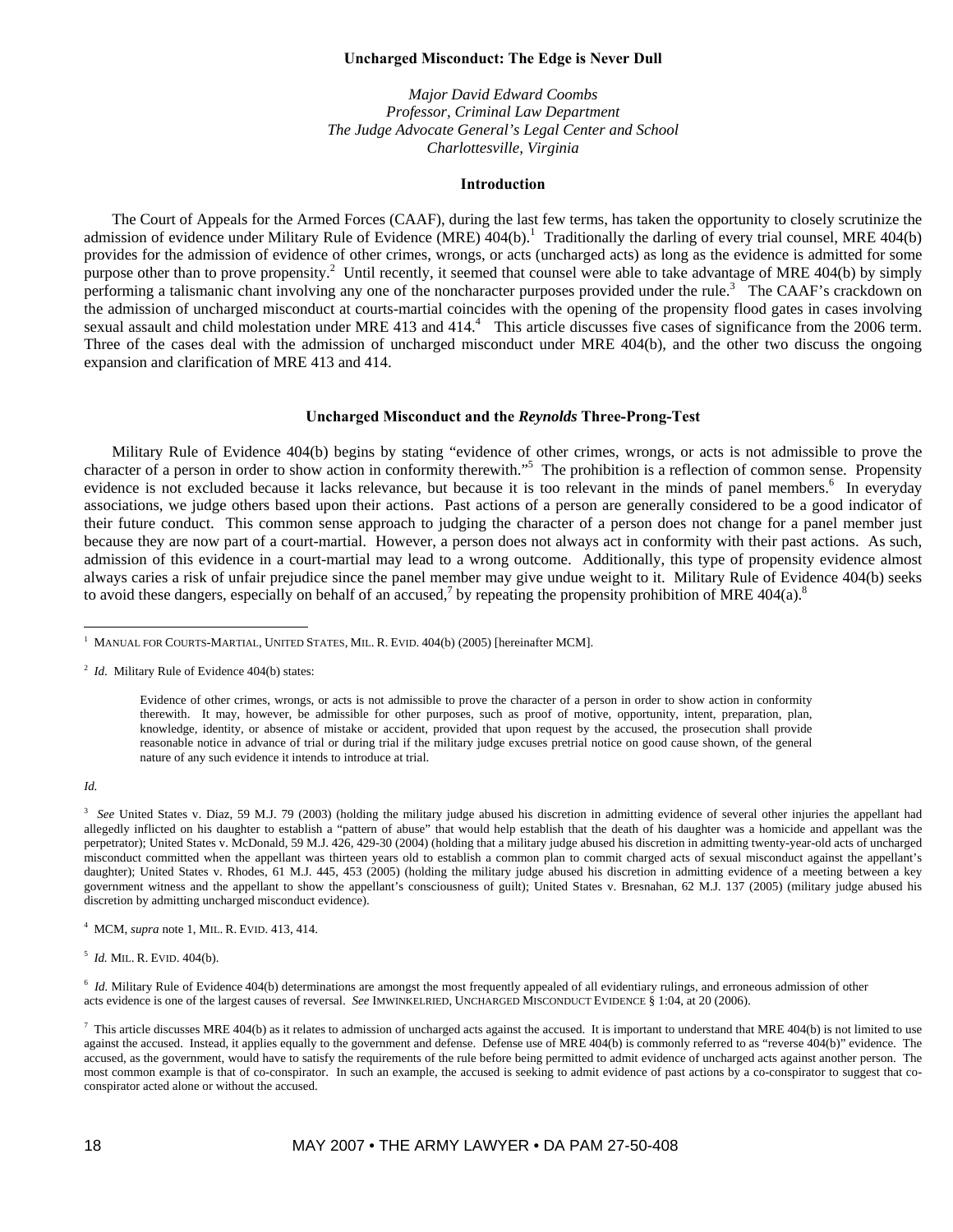Despite the general prohibition, MRE 404(b) does allow for the admission of uncharged misconduct as a means to prove the accused's knowledge, intent, plan, preparation, opportunity, motive, identity, or absence of mistake.<sup>9</sup> The examples provided under MRE 404(b), however, are not intended to be an exhaustive list.<sup>10</sup> Instead, it is important to understand that as long as the proponent can show that the evidence is being offered for some purpose "other than to demonstrate the accused's predisposition to crime and thereby to suggest that the factfinder infer that he is guilty, as charged, because he is predisposed to commit similar offenses" the prohibition on the uncharged acts will not apply.<sup>11</sup>

To determine whether the proponent is truly offering the uncharged acts for a proper purpose, military courts use the three-part test announced by *United States v. Reynolds*.<sup>12</sup> The first prong of the *Reynolds* test asks whether the evidence reasonably supports a determination by the factfinder that the accused committed the prior crimes, wrongs, or acts.<sup>13</sup> This question is one of conditional relevancy. Such questions are governed by MRE  $104(b)$ .<sup>14</sup> Under MRE 104(b), the military judge neither weighs credibility nor makes a finding that the government has proven the conditional fact by a preponderance of the evidence. Instead, the court simply examines all the evidence in the case and decides whether the panel members could reasonably find the conditional fact.<sup>15</sup> The second prong asks whether the evidence makes a fact of consequence in the case more or less probable.<sup>16</sup> This prong is a standard question of logical relevancy under MRE 401.<sup>17</sup> Under this part of the *Reynolds* test, the court should examine what inferences and conclusions can be drawn from the evidence. If the inference intended includes the accused's character as a necessary link, the uncharged act should be excluded. The final prong of the *Reynolds* test calls for balancing under MRE 403.18 Here, the court asks whether the evidence's probative value is substantially outweighed by the danger of unfair prejudice.<sup>19</sup>

Although the *Reynolds* test dates back to 1989, it was not until relatively recently that it became a hurdle for the government.<sup>20</sup> Starting in 2003, the CAAF began to focus more intensely upon the admission of uncharged acts under MRE  $404(b)$ .<sup>21</sup> The 2006 term of the court continues this trend. The CAAF decided two cases during this term concerning the admission of uncharged misconduct.<sup>22</sup> In both, the CAAF found error.

 $11$  *Id.* 

12 29 M.J. 105, 109 (C.M.A. 1989). The CAAF decided *Reynolds* after the Supreme Court decided *Huddleston v. United States*, 485 U.S. 681 (1988). Although the *Reynolds* three-part test is identical in all material respects to the three-part test announced in *Huddleston*, CAAF did not cite *Huddleston*.

13 *Reynolds*, 29 M.J. at 109.

<sup>14</sup> MCM, *supra* note 1, MIL. R EVID. 104(b). This Rule states:

When the relevancy of evidence depends upon the fulfillment of a condition of fact, the military judge shall admit it upon, or subject to, the introduction of evidence sufficient to support a finding of the fulfillment of the condition. A ruling on the sufficiency of evidence to support a finding of fulfillment of a condition of fact is the sole responsibility of the military judge.

*Id.* 

<sup>15</sup> See Huddleston, 485 U.S. at 689 (preliminary finding by the court that the government has proven the act by a preponderance of the evidence is not required by Federal Rule of Evidence (FRE) 104(a)); *Castillo*, 29 M.J. at 151.

16 *Reynolds*, 29 M.J. at 109.

<sup>17</sup> MCM, *supra* note 1, MIL. R. EVID. 401 (stating: "Relevant evidence' means evidence having any tendency to make the existence of any fact that is of consequence to the determination of the action more probable or less probable than it would be without the evidence.").

<sup>18</sup> *Id.* MIL. R. EVID. 403 (stating: "Although relevant, evidence may be excluded if its probative value is substantially outweighed by the danger of unfair prejudice, confusion of the issues, or misleading the members, or by considerations of undue delay, waste of time, or needless presentation of cumulative evidence.").

19 *Reynolds*, 29 M.J. at 109.

<sup>20</sup> *See* Major Bruce D. Landrum, *Military Rule of Evidence 404(b): Toothless Giant of the Evidence World*, 150 MIL. L. REV. 271 (Fall 1995).

21 *See, e.g*., cases cited *supra* note 3.

<sup>22</sup> United States v. Barnett,  $63$  M.J. 388 (2006); United States v. Thompson,  $63$  M.J. 228 (2006).

 $\frac{1}{8}$ MCM, *supra* note 1, MIL. R. EVID. 404(a).

<sup>9</sup> *Id.* MIL. R. EVID. 404(b).

<sup>&</sup>lt;sup>10</sup> United States v. Castillo, 29 M.J. 145, 150 (C.M.A. 1989) (holding that "filt is unnecessary . . . that relevant evidence fit snugly into a pigeon hole provided by . . . 404(b)).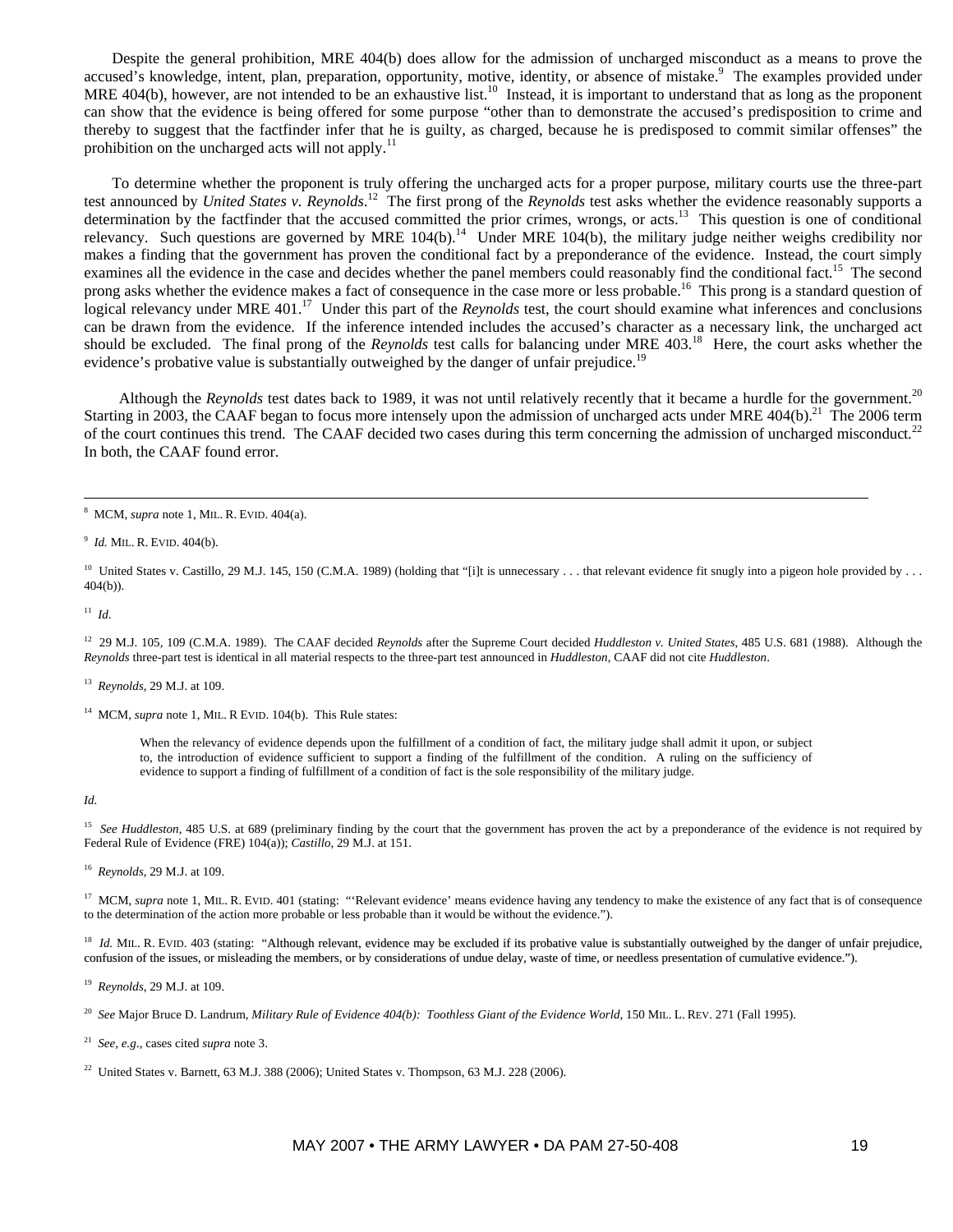# United States v. Barnett<sup>23</sup>

In the first, *United States v. Barnett*, the CAAF held that the military judge abused his discretion by admitting evidence of uncharged misconduct involving an incident of previous sexual misconduct.<sup>24</sup> Sergeant (SGT) Ronald Barnett Jr. was an instructor at Aberdeen Proving Ground (APG), Maryland.<sup>25</sup> The charges in his case stemmed from alleged incidents of unwanted physical and verbal advances by him toward four female Army trainees at APG.<sup>26</sup> At trial, SGT Barnett proceeded on a theory that the physical interactions between him and the four trainees were consensual.<sup>27</sup> During pretrial motions, the government sought to introduce the testimony of RB, a former Marine Lance Corporal, as well as a discrimination/sexual harassment incident report detailing the investigation of RB's allegations and the actions taken against SGT Barnett as a result.<sup>28</sup> The government offered both pieces of evidence under MRE 404(b) to show intent<sup>29</sup> and plan,<sup>30</sup> and to rebut appellant's mistake of fact defense.<sup>31</sup> The defense objected to the introduction of the evidence on multiple grounds.<sup>32</sup> After considering the perspective of both sides, the military judge overruled the defense objection as to the testimony of RB.<sup>33</sup> Although the military judge admitted the testimony of RB under MRE 404(b) to rebut SGT Barnett's claim that the four trainees consented to his advances, he did rule that the sexual harassment report was not admissible because it was cumulative and unfairly prejudicial.<sup>34</sup>

25 *Id*. at 390.

26 *Id*.

 $\overline{a}$ 

27 *Id*.

28 *Id*.

<sup>29</sup> When pressed by the military judge, the trial counsel offered the following explanation on the theory of intent:

[C]ertainly we do believe that it impacts on his intent to gratify his sexual desire. The acts that [RB] will testify, the statements that he made, the repeated nature of the statements, the complete ignorance of [his] comments, please stop, leave me alone, just the complete roll over and you'll see how that and what has happened in the instance with these four victims, how that segues and we'll be able to show the members the intent of the accused here.

#### *Id.* at 394.

<sup>30</sup> The trial counsel offered the following explanation on the theory of plan: "[A]nd third to show the accused's plan, if you will, to sexually harass, dominate and touch subordinate females that he's able to separate from the pack . . . ." *Id.*

<sup>31</sup> The military judge admitted the evidence over the defense counsel's objection as relevant to rebut SGT Barnett's claim that the four trainees consented to his advances. The military judge stated that RB's testimony was "relevant in that it shows that on a prior occasion . . . the accused was informed in what appear to be very clear terms that his conduct wasn't welcomed, and, hence, not consented to under similar circumstances." *Id*.

<sup>32</sup> The defense counsel succinctly stated his objection as follows:

I would ask how the government is going to link up [RB]'s testimony with Sergeant Barnett's intent? He's made -- Major Bowe has made some general propositions but there's a total lack of specificity here as to how whatever she says is going to prove either intent, plan, or defeat the claim of consent to Sergeant Barnett. I would state that these things are so temporally removed that there is no logical nexus in either times, place, or space between what happened in 1994 and what happened in 1997. . . . I believe what you're going to hear is no allegations of an indecent assault by [RB] at all. Basically they are the nature of repeated comments. She's going to say that she told him to stop a bunch of times and he didn't, whereas the allegations from Aberdeen once told to stop, Sergeant Barnett apparently did stop. In Aberdeen the allegations involved being [sic] one on one contact, being alone and trying to ensure that they're alone and in a closed space. Whereas, [RB] is going to say whenever one instance of touching occurred, occurred [sic] with a couple of other Marines in the room. There was no actual one on one contact with him, just a series of phone calls and comments . . . .

That being said . . . this is definitely going to fail the 403 legal relevancy test, definitely a substantial risk of unfair prejudice to the accused, confusion of the issues, and a great propensity to mislead the members, sir.

*Id*. at 391.

33 *Id*.

34 *Id*. at 392.

 $23$  63 M.J. 388 (2006).

 $^{24}$  *Id.* at 397. Although MRE 413 permits evidence is similar crimes in sexual assault cases, the CAAF did not apply MRE 413 for two reasons: "First, M.R.E. 413 was not in effect at the time of Appellant's court-martial. Second, Appellant's uncharged misconduct does not qualify as sexual assault under M.R.E. 413." *Id*. at 394 n.2 (citation omitted).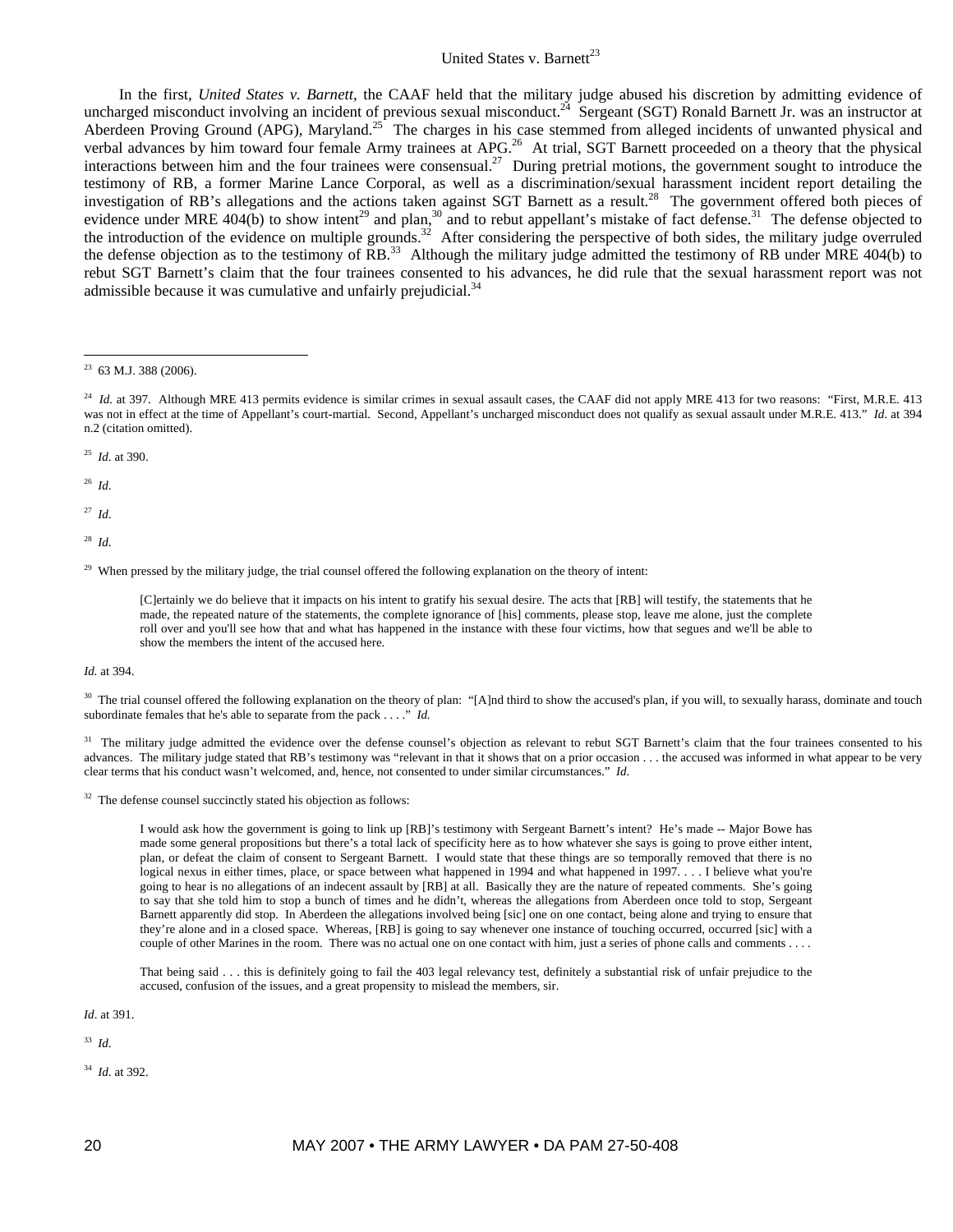Sergeant Barnett was subsequently convicted at a general court-martial by an enlisted panel of violating a lawful order, maltreatment, indecent assault, and indecent acts. The panel sentenced him to a bad-conduct discharge, confinement for two years, forfeiture of all pay and allowances, and reduction to  $E-1$ <sup>35</sup>. The convening authority approved the sentence.<sup>36</sup> The Navy-Marine Court of Criminal Appeals (NMCCA), after setting aside the guilty findings of violating a lawful order and maltreatment as an unreasonable multiplication of charges, affirmed the remaining findings and the sentence in an unpublished opinion.<sup>37</sup>

The CAAF, determining that the military judge abused his discretion in admitting the uncharged misconduct, found error.<sup>38</sup> In evaluating whether the military judge should have admitted the uncharged misconduct, the court conducted a detailed three-prong *Reynolds* analysis.39

There was no dispute as to the first prong of the *Reynolds* test that the evidence reasonably supported a determination by the factfinder that the accused committed the prior crimes, wrongs, or acts.40 The evidence was sufficient for the military judge to conclude SGT Barnett committed the prior uncharged acts involving RB given RB's testimony and the documentation of the subsequent investigation into her allegations.<sup>41</sup>

The court's resolution of this case, instead, centered on the second and third prongs of the *Reynolds* test.<sup>42</sup> As the court noted, the second prong was a question of logical relevance (whether the evidence makes a fact of consequence in the case more or less probable), and the third prong was a question of legal relevance (whether any unfair prejudice created by the evidence outweighed its probative value). $43$  The court took the two issues in turn.

Initially, the court addressed the logical relevance of the prior uncharged misconduct involving RB. The CAAF concluded that the military judge admitted the evidence based upon two related implicit findings. First, that since RB did not consent to SGT Barnett's advances, he should have realized that the four trainees also did not consent to his advances. Second, that SGT Barnett should have realized that the four trainees did not consent to his advances because the circumstances were very similar to that of RB.44

With regard to the first implicit finding, the CAAF stated that "consent, as a legal matter, and in the context of adult relations, is a fact-specific inquiry that must be made on a case-by-case basis."<sup>45</sup> The CAAF noted that the situation with RB was different factually from that with the four trainees. The primary difference between the four trainees and RB was that the four trainees were subordinates of SGT Barnett and, unlike RB, had never explicitly told SGT Barnett to stop.<sup>46</sup> Ultimately, the CAAF concluded that "[r]egardless of whether Appellant should have known that his advances toward subordinate female trainees were inappropriate, RB's requests that Appellant stop calling her and stop making sexual comments does not show that Appellant could not have mistakenly believed that any of the four trainees consented to his later actions."<sup>47</sup>

- 39 *Id*. at 394-97.
- 40 *Id*. at 394.
- 41 *Id*. at 391.
- 42 *Id*. at 394.
- 43 *Id*.

46 *Id.*

 $\overline{a}$ 35 *Id*. at 389.

<sup>36</sup> *Id*.

<sup>37</sup> United States v. Barnett, No. NMCCA 9901313, 2004 CCA LEXIS 285 (N-M. Ct. Crim. App. Dec. 30, 2004) (unpublished).

<sup>38</sup> *Barnett*, 63 M.J. at 390.

<sup>44</sup> *Id*. at 395.

<sup>45</sup> *Id*. (citing United States v. Hibbard, 58 M.J. 71, 75-76 (2003); *see also* MCM, *supra* note 1, pt. IV, ¶ 45.b.(1)(b)).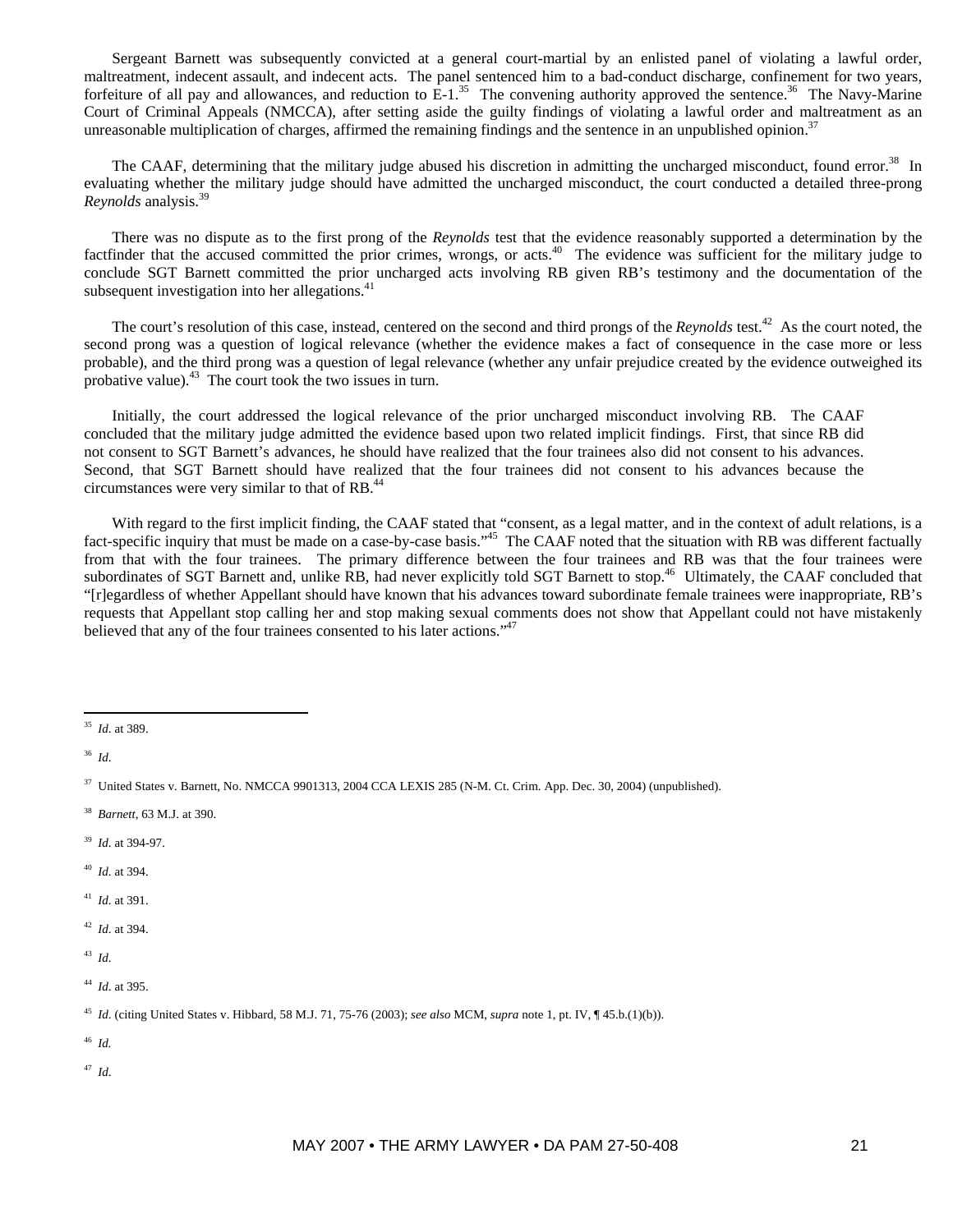Turning to the second implicit finding for logical relevance, SGT Barnett should have known the four trainees did not consent because the situation was similar to that involving RB, the court conducted a persnickety<sup>48</sup> comparison by applying the six-part test set forth in *United States v. Morrison*. 49 Applying all but the second criterion of the *Morrison* test, the court found that "RB's explicit instructions to Appellant to stop are not probative of whether Appellant reasonably could have mistaken the four trainees' silence as consent."<sup>50</sup>

The court emphasized that "[u]nlike the four trainees, who were students under Appellant's supervision, RB testified that she had only an administrative relationship with Appellant in which she was not subject to his supervision.<sup>"51</sup> This, in the court's opinion, cut against a favorable comparison of the relationship between the victims and SGT Barnett. The court also believed the nature of the acts were dissimilar due to the fact that the only physical contact RB testified to was when SGT Barnett rubbed his arm against hers while they were both seated at the computer in his office.<sup>52</sup> By contrast, the court stated "three of the four trainees testified to repeated overt sexual acts that included kissing and fondling. The fourth trainee testified that Appellant mentioned wanting to kiss her during class one morning and also attempted to tickle her on another occasion."<sup>53</sup>

Additionally, the court pointed out that the situs of the acts were dissimilar.<sup>54</sup> Unlike with RB, where the actions primarily took place over the telephone or in-person when SGT Barnett would stop by her office, SGT Barnett's statements to the four trainees were always in-person.<sup>55</sup> The court placed importance on the fact that SGT Barnett's "comments and actions did not occur in an office setting, but rather, in the context of his teaching duties, in a tank, for example, or in a classroom."<sup>56</sup> Next, with regards to the circumstances of the acts, the court stated "[w]hile there are multiple, notable similarities between the circumstances of Appellant's acts towards the four trainees, as compared to the circumstances of Appellant's largely verbal conduct toward RB, the similarities are few."57

Finally, the court felt the need to point out as somehow significant, the fact that the charges against SGT Barnett "stem from incidents occurring in late October 1997 through early November 1997. By contrast, RB testified that her encounters with Appellant were from April 1994 until August of 1994."58

The court concluded that SGT Barnett's prior misconduct with RB was of only "marginal logical relevance to the present charged conduct.<sup>"59</sup> Additionally, the CAAF did not believe that RB's explicit instructions to SGT Barnett were probative of whether he should have known the four trainees did not consent.<sup>60</sup> The CAAF similarly believed the evidence was only marginally relevant under intent and plan, the other two theories offered by the government.<sup>61</sup> In one sense, this result does not come as a surprise given

50 *Id.* at 396

51 *Id.* at 395.

52 *Id*.

 $\overline{a}$ 

- 54 *Id.*
- 55 *Id*.
- 56 *Id*.
- 57 *Id*. at 395-96.
- 58 *Id*. at 396.
- 59 *Id*.
- 60 *Id*.
- 61 *Id*.

<sup>&</sup>lt;sup>48</sup> The author chose this word for no other reason than the fact he asked himself how often in life can you use the word "persnickety" in a legal writing. Perhaps, in hindsight, the author will reconsider the decision to do so. "Persnickety 1 a : fussy about small details : FASTIDIOUS <a *persnickety* teacher> b : having the characteristics of a snob. 2 : requiring great precision <a *persnickety* job>." MERRIAM-WEBSTER'S COLLEGIATE DICTIONARY (10th ed. 1993).

<sup>49</sup> *Barnett*, 63 M.J. at 395 (citing United States v. Morrison, 52 M.J. 117, 122-23 (1999); United States v. Munoz, 32 M.J. 359, 363 (C.M.A. 1991)). The CAAF identified the following six-part test as relevant to its analysis: (1) the "[r]elationship between victims and appellant"; (2) the "[a]ges of the victims"; (3) the "[n]ature of the acts"; (4) the "[s]itus of the acts"; (5) the "[c]ircumstances of the acts"; and (6) the "[t]ime span." *Id.*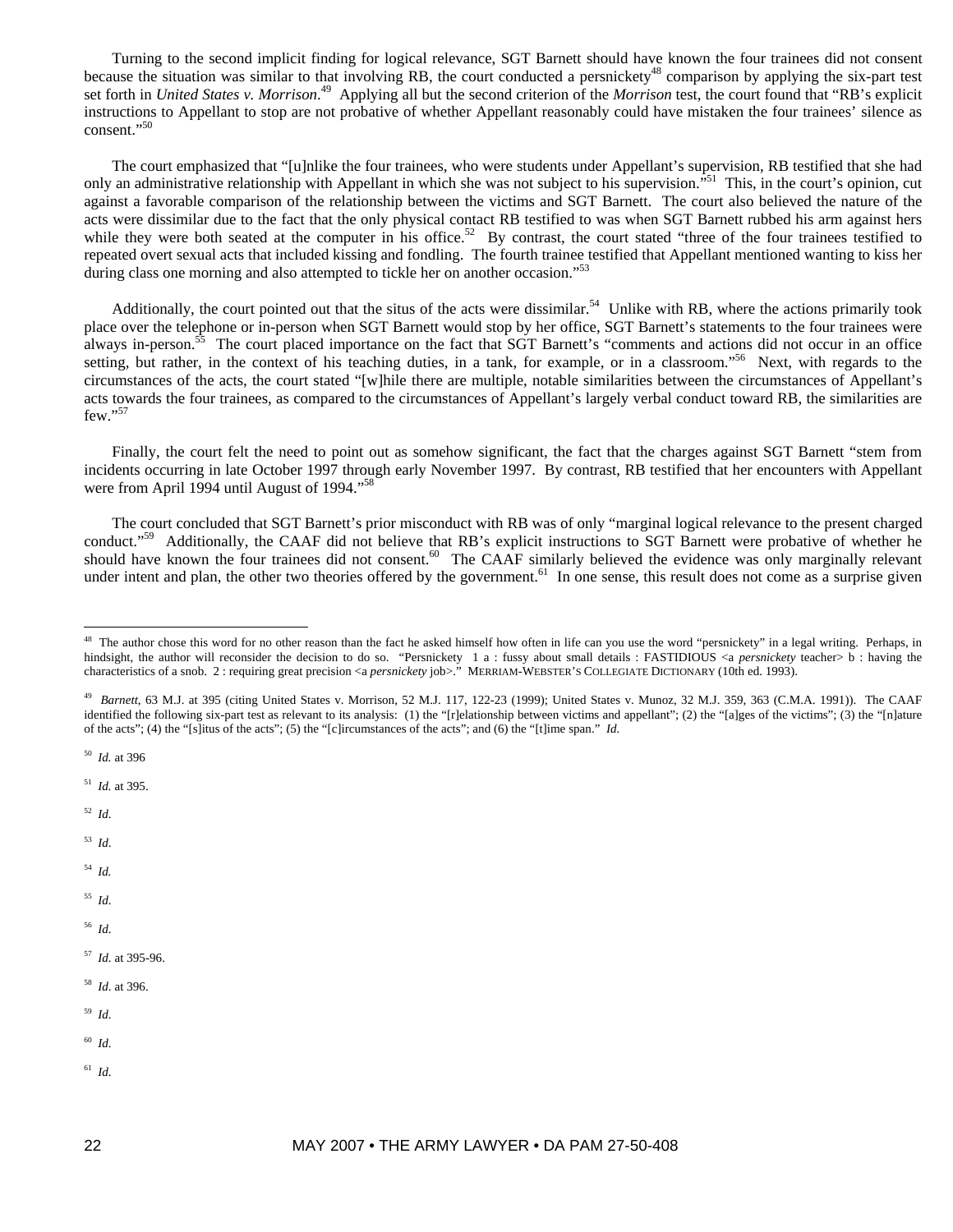the court's detailed factual analysis. However, the fact the court is conducting such a detailed analysis is a surprise since the second prong of *Reynolds* is supposedly based upon MRE 401 and the "any tendency" standard.<sup>62</sup>

Despite concluding the evidence failed the second prong of *Reynolds*, the CAAF assumed the logical relevance of the evidence for purposes of its analysis.<sup>63</sup> The court next considered whether the evidence would pass the test of legal relevance under the third prong of *Reynolds*.<sup>64</sup> In accessing whether the military judge correctly determined that the evidence was legally relevant under MRE  $403<sup>65</sup>$  the CAAF used the criteria outlined in *United States v. Berry*.<sup>66</sup>

In the opinion of the CAAF, RB's testimony "was, at best, marginally probative" on the issue of whether the four trainees consented to his advances.<sup>67</sup> Additionally, in order to counter RB's testimony, the court pointed out that it was necessary for the defense to call several witness.<sup>68</sup> This undoubtedly raised confusion of the issues and the wasting of time concerns for CAAF. Just as importantly to the court, RB's testimony "portrayed Appellant to the members as not just a noncommissioned officer who abused his authority over trainees, but as a sergeant who made advances toward the Marine wife of another Marine."<sup>69</sup> Furthermore, the CAAF expressed concerns that some of SGT Barnett's comments included racial overtones.70

In view of the marginal relevance of RB's testimony, the CAAF concluded that the danger of unfair prejudice from RB's testimony substantially outweighed its probative value.<sup>71</sup> The court discounted the significance of the military judge's limiting instruction in light of the low probative value of the evidence as compared to its prejudicial effect.<sup>72</sup> Therefore, the CAAF held that

63 *Barnett*, 63 M.J. at 396.

64 *Id*.

 $\overline{a}$ 

66 *Berry*, 61 M.J. 91, 95-96 (2005) (citing United States v. Wright, 53 M.J. 476, 482 (2000)). Under *Berry*, a military judge should consider the following factors when conducting a MRE 403 balancing test: "the strength of the proof of the prior act; the probative weight of the evidence; the potential to present less prejudicial evidence; the possible distraction of the fact-finder; the time needed to prove the prior conduct; the temporal proximity of the prior event; the frequency of the acts; the presence of any intervening circumstances; and the relationship between the parties." *Id*.

67 *Barnett*, 63 M.J. at 396-97.

68 *Id*. at 396.

69 *Id*.

70 *Id*. at 396-97.

71 *Id*.

*Id*. at 392.

 $62$  Standard of "Any Tendency"—is the lowest possible standard for relevancy. This standard shifts the emphasis from admissibility to weight. The test for logical relevance is whether the item of evidence has any tendency whatsoever to affect the balance of probabilities of the existence of a fact of consequence. *See* United States v. Schlamer, 52 M.J. 80, 96 (1999) (holding that MRE 401 is a low standard and since the defense was trying to portray the accused as a docile person, this evidence had some tendency to show the darker side that was consistent with his confession); *see also* United States v. Berry, 61 M.J. 91, 95 (2005) (holding relevant evidence under MRE 401 is evidence having any tendency to make the existence of any fact that is of consequence to the determination of the action more probable or less probable than it would be without the evidence).

<sup>&</sup>lt;sup>65</sup> See MCM, *supra* note 1, MIL. R. EVID. 403. The military judge failed to conduct a proper MRE 403 balancing inquiry when ruling on the defense motion in *Barnett*. *Barnett*, 63 M.J. at 396. In such a situation, the military judge does not receive the benefit of the abuse of discretion standard. *Barnett*, 63 M.J. at 396 (citing *Berry*, 61 M.J. at 96) ("Where the military judge is required to do a balancing test under M.R.E. 403 and does not sufficiently articulate his balancing on the record, his evidentiary ruling will receive less deference from this court.").

<sup>&</sup>lt;sup>72</sup> *Id*. The military judge gave the following instruction to the members:

Evidence that the accused may have made sexually provocative comments to [RB] and may have touched her in a purportedly provocative manner may be considered by you for the limited purpose of its tendency, if any, to rebut the contention of the defense evidence that the accused's participation in the offenses of indecent assault under Charge IV with [PVT SD], [PFC LT], and [PVT SK], and the offenses of maltreatment in the specifications under Charge II with [PVT SD] and [PFC LT], [PVT SK], and [PFC BL] as the result of mistake on the accused's part as to consent on the part of the persons who were in Charge II and IV, which are before you, the object of the accused's alleged sexual touchings and/or comments. You may not consider this evidence for any other purpose and you may not conclude from this evidence that the accused is a bad person or has criminal tendencies and that he therefore committed the offenses which are charged and which are before the court.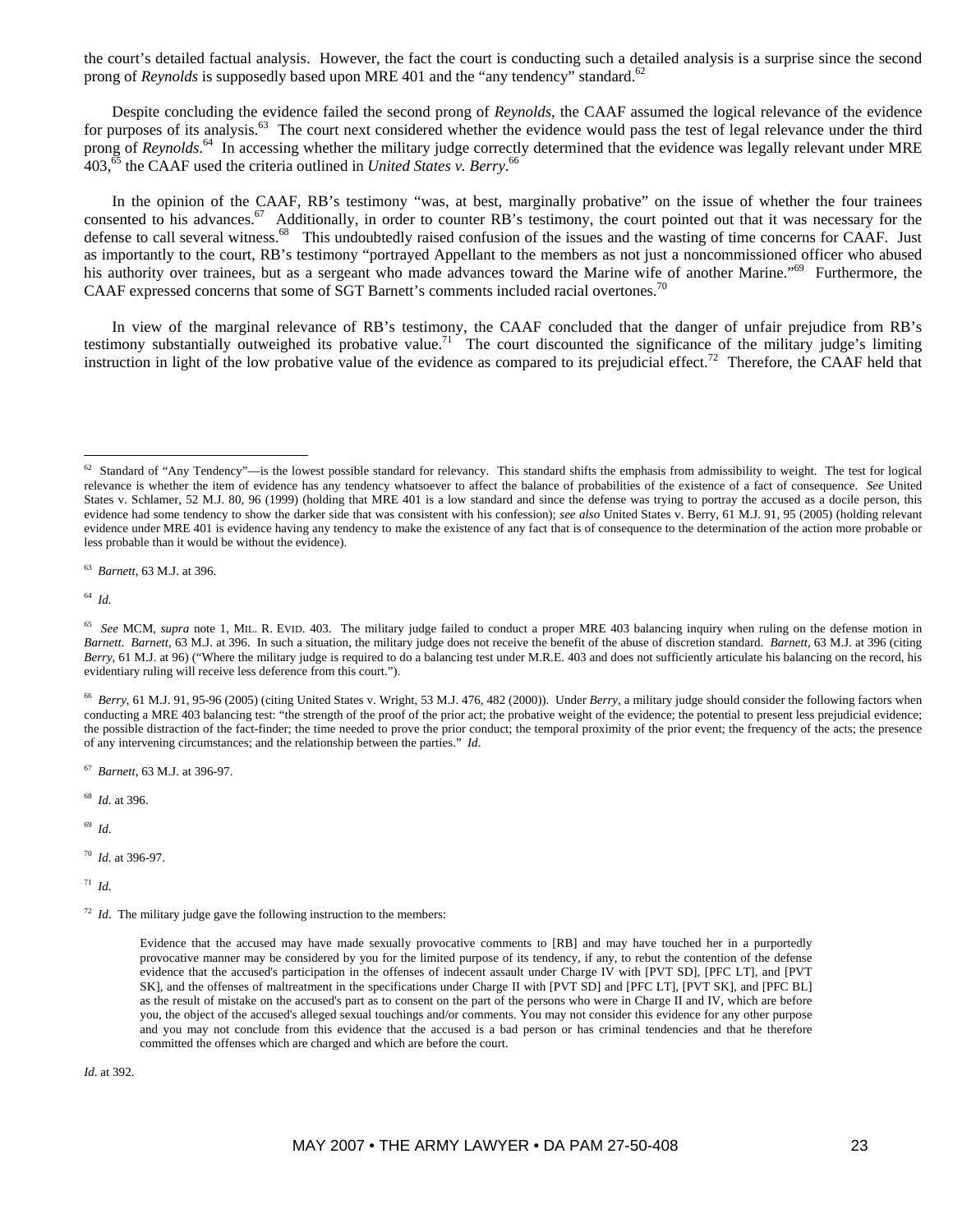the evidence failed to fulfill not only the second, but also the third prong of *Reynolds*. 73 *Barnett* is an important decision because it demonstrates that the CAAF is prepared to closely scrutinize the military judge's decision to admit MRE 404(b) evidence.<sup>74</sup>

## United States v. Thompson<sup>75</sup>

The case of *United States v. Thompson* is another case that higlights the difficulty of the government in meeting the second prong of *Reynolds*. Airman Basic Benjamin Thompson was operating as a confidential informant (CI) for the Air Force Office of Special Investigations (AFOSI).<sup>76</sup> During the four months that he operated as a CI, Airman Thompson provided information only three times in response to over thirty requests to do so by the AFOSI.<sup>77</sup> Due to Airman Thompson's track record, AFOSI called him into its offices to interview him.78

During the interview, Airman Thompson admitted that he had inhaled marijuana on two occasions and simulated inhalation on approximately twenty-five other occasions.<sup>79</sup> At his subsequent court-martial, the government offered testimony from a number of witnesses concerning pre-service drug use by Airman Thompson to prove knowledge of marijuana use as well as absence of mistake.<sup>80</sup> The defense objected to the admission of this evidence as inadmissible uncharged misconduct, and claimed that the prejudicial impact of the evidence substantially outweighed its probative value.<sup>81</sup> The military judge admitted the evidence over the defense objection.<sup>82</sup> Subsequently, Airman Thompson was convicted of wrongful use, possession, and distribution of marijuana.<sup>83</sup> The members sentenced him to a bad-conduct discharge and twelve months of confinement.<sup>84</sup> The convening authority approved and the Air Force Court of Criminal Appeals (AFCCA) affirmed the findings and sentence.<sup>85</sup>

The CAAF, after conducting its own *Reynolds* analysis, also believed that the evidence was erroneously admitted.<sup>86</sup> The evidence, according to the CAAF, met the first prong of *Reynolds* since the uncharged misconduct reasonably supported a finding that Airman Thompson used marijuana before he entered the Air Force.<sup>87</sup> However, the evidence failed the second prong of *Reynolds* because the court believed the uncharged misconduct was not relevant to a fact in issue.<sup>88</sup> The military judge erroneously admitted the uncharged misconduct to prove "knowledge of marijuana use" as well as absence of mistake.<sup>89</sup> Airman Thompson did not raise

- 75 63 M.J. 228 (2006).
- 76 *Id*. at 229.

77 *Id*.

 $\overline{a}$ 

- 78 *Id*.
- 79 *Id*.

81 *Id*.

82 *Id*. at 230.

83 *Id*. at 229.

88 *Id*.

<sup>&</sup>lt;sup>73</sup> *Id.* at 397. Having found error, the court evaluated whether the error materially prejudiced SSG Barnett. *Id.* To conduct the inquiry, the court used the four-part *Kerr* test. *Id*. "We evaluate prejudice from an erroneous evidentiary ruling by weighing (1) the strength of the Government's case, (2) the strength of the defense case, (3) the materiality of the evidence in question, and (4) the quality of the evidence in question." *Id*. (citing United States v. Kerr, 51 M.J. 401, 405 (1999)).

<sup>74</sup> MCM, *supra* note 1, MIL. R. EVID. 404(b).

<sup>&</sup>lt;sup>80</sup> *Id.* Specifically, the defense objected to the admissibility of three pretrial statements: "(1) admissions to Airman JB about Thompson's use of marijuana 'all the time back home'; (2) a statement to a military dependent, DG, about Thompson's preservice practice of selling marijuana; and (3) a statement to DG about Thompson's use of marijuana in high school." *Id*.

<sup>&</sup>lt;sup>84</sup> *Id.* (holding that the military judge erred in admitting the uncharged misconduct, but that this error was harmless).

<sup>85</sup> United States v. Thompson, No. ACM 35274, 2005 CCA LEXIS 145 (A.F. Ct. Crim. App. Apr. 29, 2005) (unpublished).

<sup>86</sup> *Thompson*, 63 M.J. at 231.

<sup>&</sup>lt;sup>87</sup> *Id*. The court based this finding on the admissions by Airman Thompson to DG and Airman JB.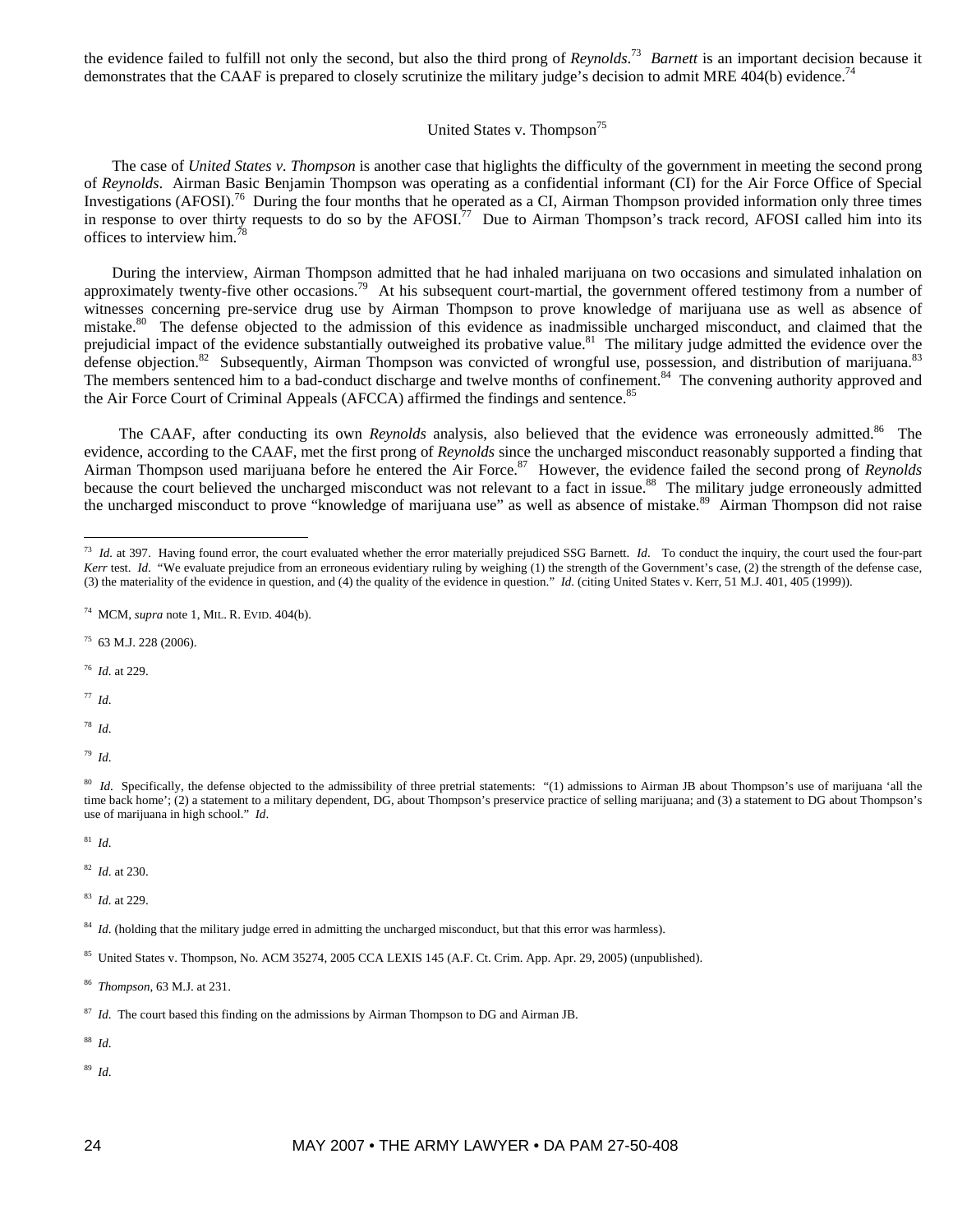the issues of lack of knowledge or mistake of fact.<sup>90</sup> Although the defense counsel did refer to Airman Thompson as "young" and "naïve" in his opening statement, that description was never tied to marijuana use or knowledge of marijuana by the defense.<sup>91</sup> Instead, the defense focused on the credibility of those who testified against the appellant.<sup>92</sup> "Because the matters to which the military judge admitted the uncharged acts evidence were not in issue, the evidence served no relevant purpose and fails the second prong of the *Reynolds* test."<sup>93</sup> As such, the military judge erred in admitting the evidence. As in *Barnett*, the CAAF concluded the error was harmless.<sup>94</sup>

# United States v. Harrow<sup>95</sup>

The final case under this section is *United States v. Harrow*.<sup>96</sup> The potential significance of this cases lies in its dicta rather than its *Reynolds* analysis. The AFCCA, not so subtly, invited the CAAF to specifically acknowledge that MRE 404(b) is more restrictive than its federal counterpart.<sup>9</sup>

In *Harrow*, a panel of officer and enlisted members convicted Airman Basic Ashontia Harrow of unpremeditated murder of her daughter.<sup>98</sup> The approved sentence included a dishonorable discharge, confinement for twenty-five years, and forfeiture of all pay and allowances.99 At trial, the cause of death was uncontested. Airman Harrow's five-month-old daughter passed away from injuries consistent with shaken baby syndrome.<sup>100</sup> The central evidentiary issue was whether the injuries were caused by Airman Harrow or the child's biological father.<sup>101</sup> The military judge denied a defense motion in limine and permitted three witnesses to testify about previous incidents where Airman Harrow was abusive to her daughter.<sup>102</sup> The AFCCA determined that the military judge correctly applied the *Reynolds* test to determine admissibility of the uncharged misconduct under MRE 404(b).<sup>103</sup> In doing so, AFCCA stated:

[G]enerally speaking, Mil. R. Evid. 404(b) is interpreted more restrictively in military jurisprudence than its counterpart in other federal courts. In applying this jurisprudence, it is clear that military decisions are very fact specific, often based upon the totality of the circumstances, rather than granting the military judge broad discretion.104

91 *Id*.

92 *Id*.

93 *Id*.

95 62 M.J. 649 (A.F. Ct. Crim. App. 2006).

96 *Id.* 

97 *Id*. at 660.

98 *Id*. at 651.

99 *Id*.

100 *Id*. at 652.

 $101$  *Id.* 

103 *Id*. at 660.

 $\overline{a}$ 90 *Id*.

<sup>&</sup>lt;sup>94</sup> *Compare id. with* United States v. Barnett, 63 M.J. 388, 397 (2006). In each case, the main reason the CAAF found that the error was harmless was the fact the government's case was otherwise very strong without the uncharged misconduct. Had the government's case not been so strong, it is likely the CAAF would have found prejudicial error and reversed the findings and sentence. *See generally* United States v. Rhodes, 61 M.J. 445 (2005) (finding prejudical error in the admission of uncharged misconduct due in part to the weakness of the government's case).

<sup>&</sup>lt;sup>102</sup> *Id.* at 658-59. The first incident involved Airman Harrow biting the hand of her daughter to punish her for doing the same to her. *Id.* at 658. The second incident involved Airman Harrow striking her daughter on the thigh to get her to stop misbehaving. *Id.* In the final incident, Airman Harrow "jerked [the daughter's] arm real tightly and grabbed her face real tightly and squeezed her cheeks and called her stupid and ugly." *Id*. at 658-59.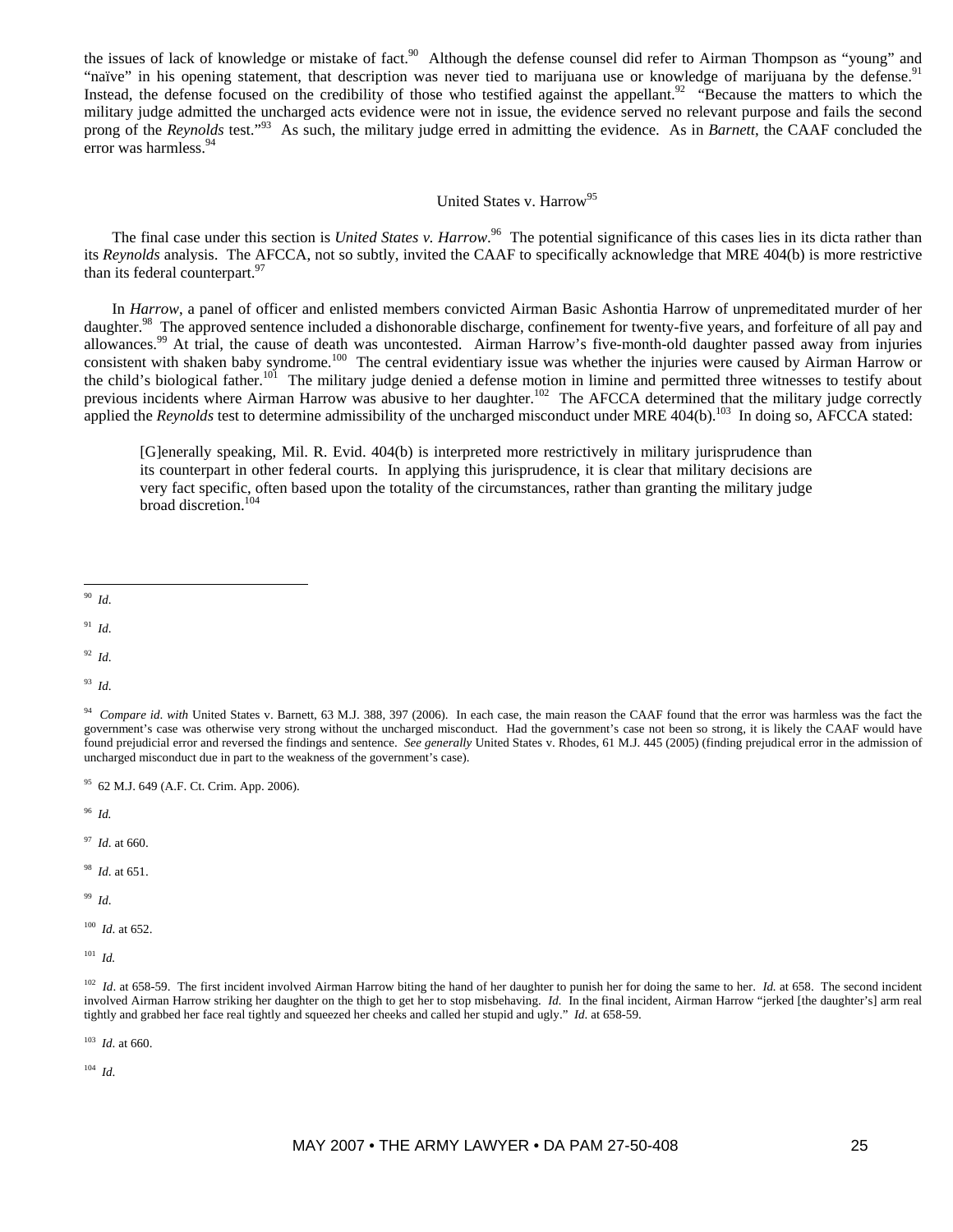On 14 February 2007, the CAAF heard oral argument in the *Harrow* case.<sup>105</sup> Interestingly, the dictum of the AFCCA opinion was not addressed in oral argument.<sup>106</sup> It is unlikely that the CAAF will agree that MRE 404(b) is more restrictive than Federal Rule of Evidence (FRE)  $404(b)$ .<sup>107</sup> However, regardless of what the CAAF does, it appears that the AFCCA may be correct when it states, as it did in *Harrow*,<sup>108</sup> that the military judge is given less discretion in MRE 404(b) determinations than in other evidentiary rulings.109

A recent case which highlights the lack of discretion given to the military judge is *United States v. Rhodes*. 110 In *Rhodes*, the CAAF set aside the findings and sentence with respect to wrongful use and possession of a psilocin (commonly known as the hallucinogen - magic mushroom).<sup>111</sup> The CAAF held that the military judge clearly abused his discretion in applying the third part of the *Reynolds* test, and did not feel the need to address the other two prongs.<sup>112</sup>

The MRE 404(b) issue in *Rhodes* was whether the government should have been permitted to introduce evidence of alleged witness tampering by Staff Sergeant (SSG) Bradley Rhodes.<sup>113</sup> The government believed SSG Rhodes intimidated Senior Airman (SrA) Daugherty into recanting a previously made hand-written statement to Office of Special Investigations (OSI) implicating SSG Rhodes in illegal drug use and possession.<sup>114</sup> Four-and-a-half months after giving the hand-written statement to OSI, SSG Rhodes personally approached SrA Daugherty at his quarters to supposedly request that SrA Daugherty speak to his defense counsel.<sup>115</sup> On the following day, SrA Daugherty met with SSG Rhodes's defense counsel<sup>116</sup> and claimed to be suffering from memory loss, stating he could no longer attest to the accuracy of his original confession.<sup>117</sup>

In a new affidavit prepared by defense counsel, SrA Daugherty recanted his earlier hand-written statement by stating "[i]t was likely that Brad [SSG Rhodes] never did go with me" to purchase drugs.<sup>118</sup> In response, the government moved to introduce evidence that SSG Rhodes intimidated SrA Daugherty into changing his testimony and that this fact was evidence of a consciousness of guilt.<sup>119</sup> Ultimately, the military judge admitted this evidence pursuant to MRE 404(b).<sup>120</sup> Staff Sergeant Rhodes was subsequently convicted of drug use and possession. The AFCCA, in an unpublished opinion, affirmed the findings and sentence.<sup>121</sup> The CAAF reversed.

 $\overline{a}$ 

108 *Harrow*, 62 M.J. at 660.

<sup>109</sup> United States v. Harrow, 65 M.J. 190 (2007) (avoiding the issue of whether it was error to admit the uncharged misconduct under MRE 404(b), the CAAF determined that the question of prejudice was easily decided against the appellant).

 $110$  61 M.J. 445 (2005).

<sup>111</sup> *Id.* at 453. The CAAF affirmed the findings of guilty to the offenses involving larceny and disorderly conduct. *Id.* However, due to reversing the findings and sentence with regards to the wrongful use and possession of psilocyn, the court returned the case to the Judge Advocate General of the Air Force. *Id.* The court authorized a rehearing on the reversed findings and sentence. *Id.* 

112 *Id*. at 452.

- 113 *Id.* at 451-52.
- 114 *Id*. at 447.
- 115 *Id*.

116 *Id.*

117 *Id*.

- 119 *Id*. at 448.
- 120 *Id*. at 447-48.

<sup>&</sup>lt;sup>105</sup> United States v. Harrow, 65 M.J. 190 (2007).

<sup>106</sup> *Id*.

<sup>&</sup>lt;sup>107</sup> MCM, *supra* note 1, MIL. R. EVID. 404(b) analysis, at A22-34 (stating that MRE 404(b) is "taken without change from the Federal Rule"). Since the two rules are identicial, "*Reynolds* [MRE 404(b)] should not be applied in a manner inconsistent with *Huddleston* [FRE 404(b)]." United States v. Diaz, 59 M.J. 79, 109 n.3 (2003) (Crawford, J., dissenting).

 $121$  United States v. Rhodes, No. ACM 34697, 2004 CCA LEXIS 42 (A.F. Ct. Crim. App. Feb. 24, 2004) (unpublished).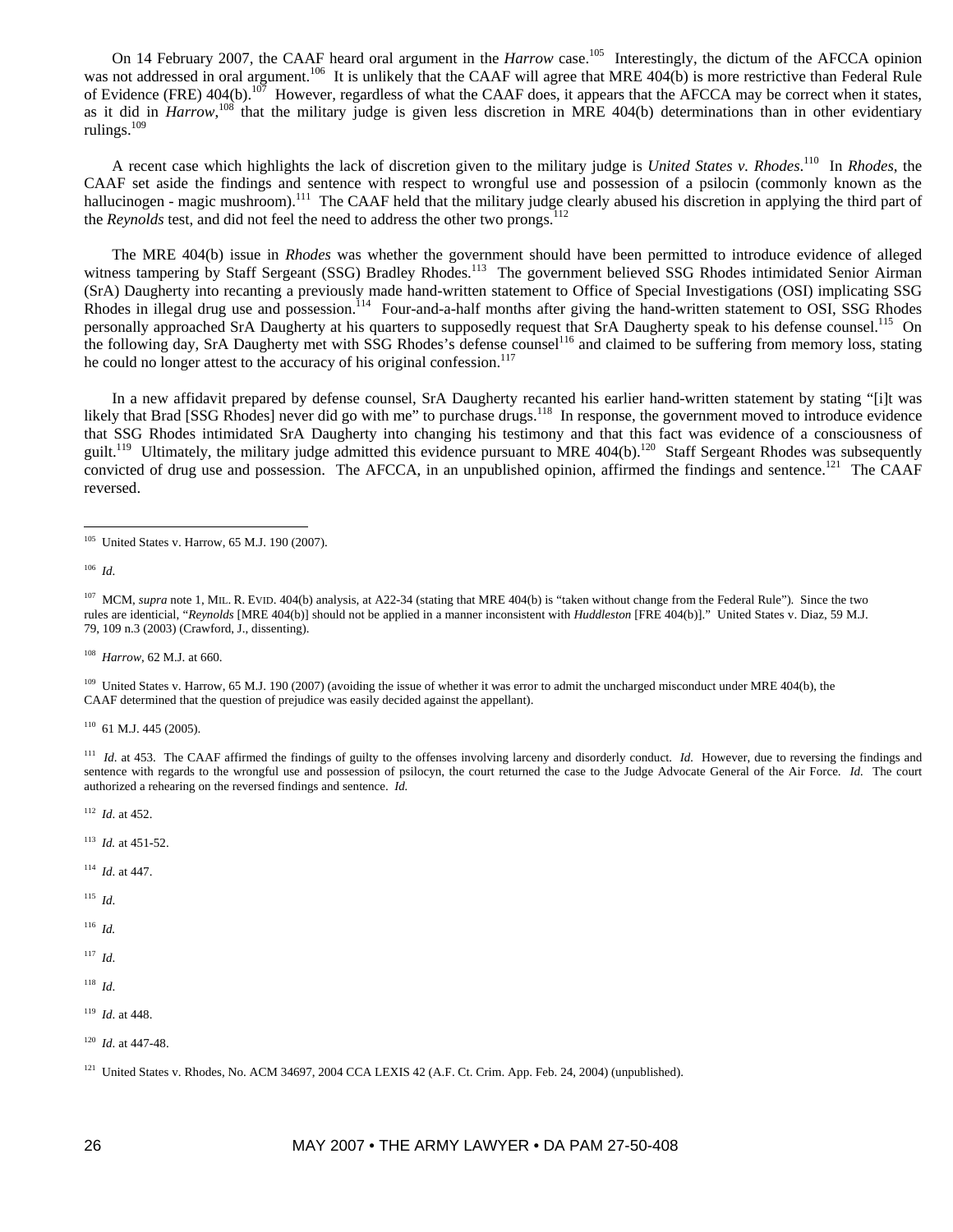Judge Crawford dissented, arguing that the majority misapplied the *Reynolds* test. In order to indicate why she dissented, Judge Crawford believed it was necessary to reconsider the *Reynolds* test in full.<sup>122</sup> Judge Crawford began her reassessment by looking at the first prong of the *Reynolds* test, whether the evidence reasonably supported a finding that SSG Rhodes met with SrA Daugherty.<sup>123</sup> Her discussion of the first prong of *Reynolds* quickly became a discussion of the second prong, the logical relevance of the evidence.<sup>124</sup> For Judge Crawford, the coincidental meeting was relevant because of its timing to SrA Daugherty's recantation: "Arguing that such facts are insufficient to support a finding that Appellant influenced SrA Daugherty to recant tests the bounds of coincidence when one considers the details of the events, the timing of the visit, and the subsequent lapse of memory."<sup>125</sup> Judge Crawford chastised the majority for posing alternate explanations for the memory loss other than improper influence by SSG Rhodes.<sup>126</sup> Pointing to MRE 104(b),<sup>127</sup> she argued that the possibility of other alternatives were irrelevant since the trial court is not charged with weighing the credibility of a witness or making a finding regarding whether the government proved a conditional fact by a preponderance of the evidence.<sup>128</sup> Judge Crawford believed that "it is not the place of this court to second-guess the members' findings."<sup>129</sup>

Judge Crawford quickly disposed of the second prong of *Reynolds*. She determined that SSG Rhodes's consciousness of guilt made in more likely that he committed the alleged drug offenses.<sup>130</sup> Judge Crawford pointed out that unlike general propensity evidence, consciousness of guilt is directly related to the charged offenses and it is therefore unlikely "that the members would believe that Appellant used or possessed drugs simply due to a general propensity to obstruct justice."<sup>131</sup> Instead, she believed that the members "would believe that Appellant is guilty of these offenses because influencing SrA Daugherty to recant his original statement is directly indicative of guilt in this particular case."<sup>132</sup> This justification supports not only the logical relevance of the evidence under the second prong of *Reynolds*, but also the fact the evidence was not unfair prejudicial under the third prong of *Reynolds*.

Under the third prong of *Reynolds*, Judge Crawford took the majority to task for second guessing the military judge's MRE 403 decision.<sup>133</sup> She began by pointing out that a military judge's ruling on the admissibility of evidence should not be overturned on appeal absent a clear abuse of discretion.<sup>134</sup> In Judge Crawford's view the issue came down to this: "This Court's split on this issue indicates that reasonable minds can disagree on whether to allow such evidence under these circumstances."<sup>135</sup> Judge Crawford was of the view that a simple disagreement was not sufficient to find that the military judge abused his discretion:

An abuse of discretion involves far more than a difference in judicial opinion . . . The challenged action must . . . be found to be "arbitrary, fanciful, clearly unreasonable," or "clearly erroneous" in order to be

123 *Id*.

 $\overline{a}$ 

125 *Rhodes*, 61 M.J. at 455 (Crawford, J., dissenting).

<sup>126</sup> "The majority posits an alternate explanation for the memory loss, noting that the meeting might have induced SrA Daugherty to recant 'due to feelings of remorse over betraying a friend.'" *Id*.

<sup>127</sup> MCM, *supra* note 1, MIL. R. EVID. 104(b) (noting "When the relevancy of evidence depends upon the fulfillment of a condition of fact, the military judge shall admit it upon, or subject to, the introduction of evidence sufficient to support a finding of the fulfillment of the condition.").

128 *Rhodes*, 61 M.J. at 455.

129 *Id*.

 $130$  *Id.* at 456.

131 *Id*. at 457.

- 133 *Id.*
- 134 *Id*.
- 135 *Id*.

<sup>122</sup> *Rhodes*, 61 M.J. at 455 (Crawford, J., dissenting).

<sup>&</sup>lt;sup>124</sup> *Id.* Judge Crawford seems to mix the analysis of prong one and prong two together. Prong one is concerned with only whether the evidence reasonably supports a determination by the factfinder that the accused committed the prior crimes, wrongs, or acts. United States v. Reynolds, 29 M.J. 105, 109 (C.M.A. 1989). Whereas, under prong two the court asks whether the evidence makes a fact of consequence in the case more or less probable. *Id*.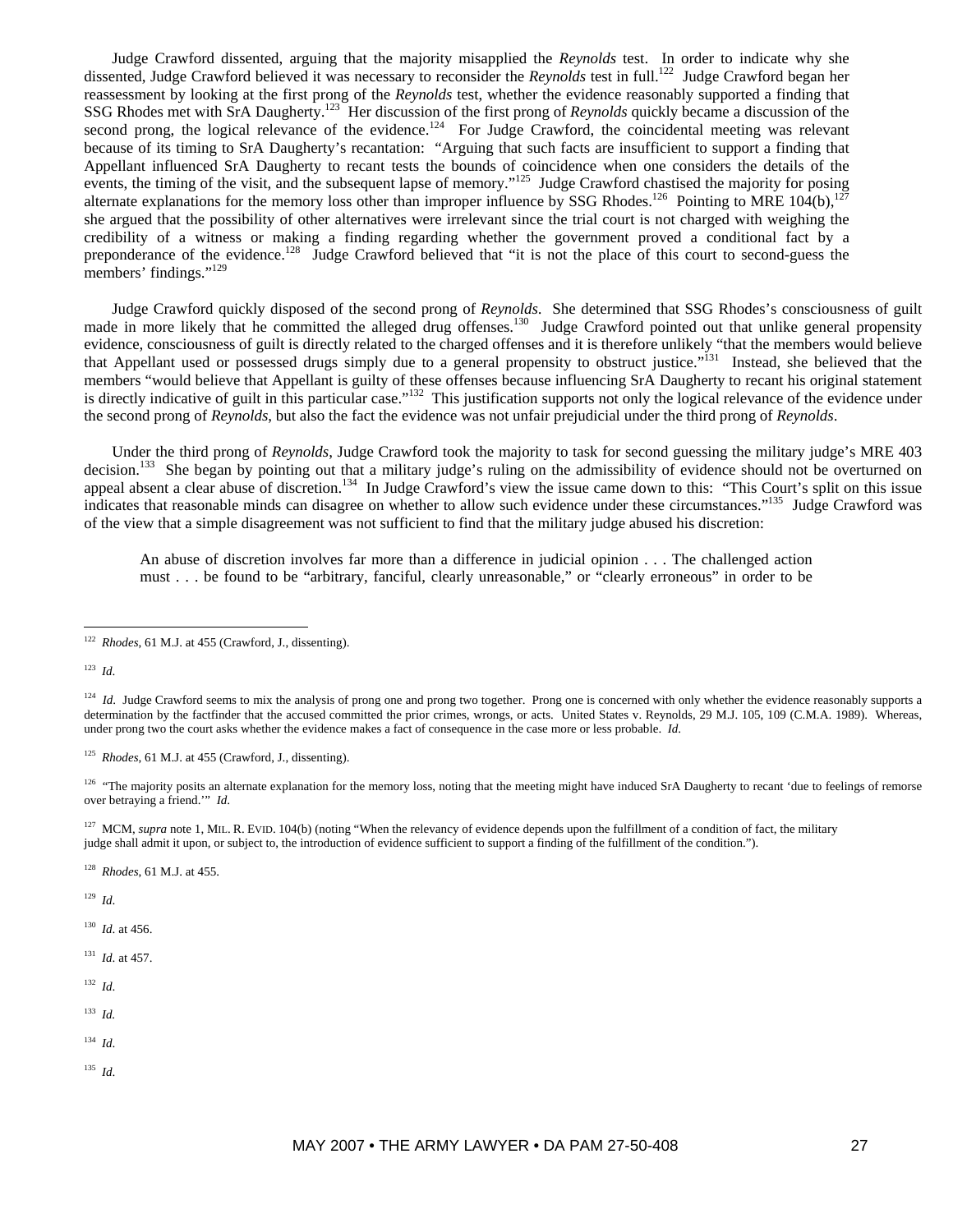invalidated on appeal. If, on the other hand, reasonable [minds] could differ as to its propriety, then it cannot be said that the trial judge abused his discretion.<sup>136</sup>

Moreover, Judge Crawford believed the military judge applied the correct legal standard to an undisputed set of facts, determined the evidence passed all three *Reynolds* prongs, and gave an appropriate limiting instruction.137 As such, "[w]hile the conclusion drawn by the military judge may differ from that of the majority, this is not a basis for overturning the result" according to Judge Crawford.138

Although Judge Crawford's dissent might carry the day under other circumstances, it is plain that the majority was bothered by the fact that the entire case against SSG Rhodes rested on the testimony of SrA Dougherty.<sup>139</sup> However, this fact, as Judge Crawford effectively pointed out, was also an important factor in concluding SSG Rhodes's visit to SrA Dougherty was for some purpose other than to arrange a meeting with his defense counsel. $140$ 

In the end, it is hard to dispute Judge Crawford's argument. The majority simply disagreed with the military judge, and thus concluded that the military judge abused his discretion in admitting the uncharged misconduct.<sup>141</sup> This result lends credence to the dicta of the AFCCA in *Harrow*.<sup>142</sup> It does appear that the military judge is given something less than an abuse of discretion standard in MRE 404(b) rulings.

Accordingly, Government counsel would be well advised to consider whether the "value added" of uncharged misconduct admitted under MRE 404(b) at trial is worth the risk it imposes upon an otherwise valid conviction when it is scrutinized on appeal. Although the *Reynolds* test may appear to set forth a low standard for admissibility, the CAAF has clearly raised the bar.<sup>145</sup> The raising of the bar in uncharged misconduct cases seems to coincide somewhat with the opening of the propensity floodgates in sexual assault and child molestation cases.<sup>144</sup> Given the higher standard applied by the CAAF, practitioners would be wise to avoid relying upon uncharged misconduct unless absolutely necessary. Any decision, however, to do so must ultimately survive a detailed *Reynolds* analysis, a task that is anything but assured on appeal.

## **Sexual Misconduct**

Military Rule of Evidence 413 states that "evidence of the accused's commission of one or more offenses of sexual assault is admissible.<sup>"145</sup> Military Rule of Evidence 414 has similar language for child molestation.<sup>146</sup> These rules were based upon the FRE 413 and 414.<sup>147</sup> The federal rules were written<sup>148</sup> to overcome perceived restrictive aspects of FRE 404(a) and (b).<sup>149</sup> Federal Rule of Evidence 413 and 414 represent a rejection of the traditional prohibitions on propensity evidence.<sup>150</sup>

137 *Id*. at 457-58.

138 *Id*. at 458.

 $\overline{a}$ 

<sup>139</sup> *Id.* at 453. "Additionally, the Government's case concerning the psilocyn mushroom offenses rested almost solely on SrA Daugherty's pretrial statement. So the Government's case was certainly not overwhelming." *Id*.

<sup>140</sup> *Id.* at 456. "Given the convenient and coincidental nature of the memory loss, evidence suggesting that Appellant spoiled SrA Daugherty's statement is very probative and central to the Government's ability to prove guilt." *Id*.

<sup>141</sup> *Id.* at 458. "While the conclusion drawn by the military judge may differ from that of the majority, this is not a basis for overturning the result." *Id.* 

<sup>142</sup> United States v. Harrow, 62 M.J. 649, 660 (A.F. Ct. Crim. App. 2006) (stating that the military judge is not given broad discretion in MRE 404(b) rulings).

143 *See, e.g.*, cases cited *supra* notes 3 and 23.

<sup>144</sup> The majority of the cases involving a detailed *Reynolds* analysis by the CAAF of uncharged misconduct, come within a relatively short time period after the addition of MRE 413 and 414. *See, e.g.*, cases cited *supra* note 3. Military Rules of Evidence 413 and 414 became applicable to military practice in 1996, and were formally adopted in the 1998 amendment to the MCM. *See infra* note 143.

<sup>145</sup> MCM, *supra* note 1, MIL. R. EVID. 413 (stating, "In a court-martial in which the accused is charged with an offense of sexual assault, evidence of the accused's commission of one or more offense of sexual assault is admissible and may be considered for its bearing on any matter to which it is relevant.").

<sup>146</sup> *Id.* MIL. R. EVID. 414 (stating, "In a court-martial in which the accused is charged with an offense of child molestation, evidence of the accused's commission of one or more offense of child molestation is admissible and may be considered for its bearing on any matter to which it is relevant.").

147 *See infra* at note 143.

<sup>&</sup>lt;sup>136</sup> *Id.* (citing United States v. Glenn, 473 F.2d 191, 196 (D.C. Cir. 1972)) (citations omitted).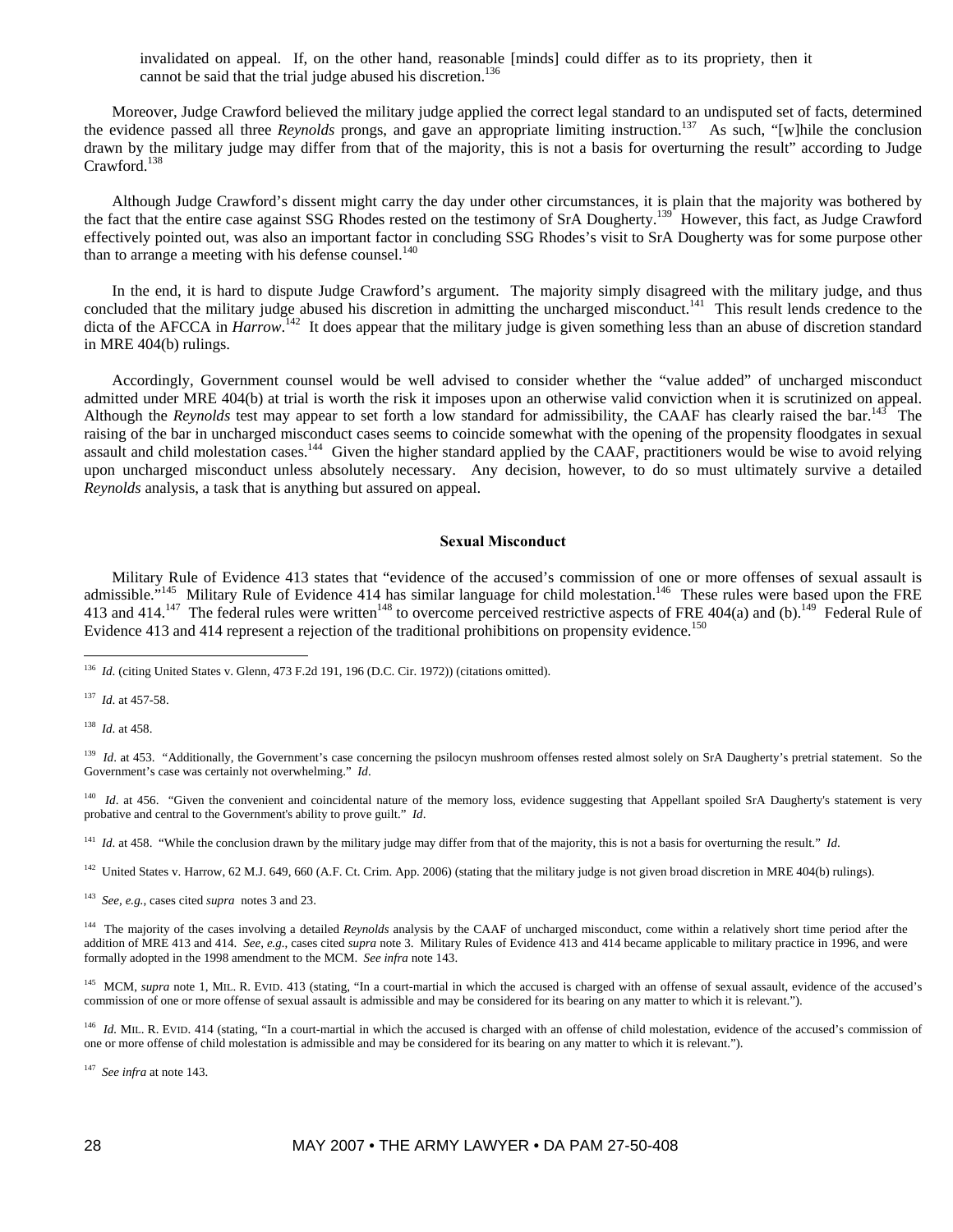This rejection resulted from three main criticisms of FRE 404(b) in sex offense cases: first, FRE 404(b) requires trial counsel to articulate a nonpropensity purpose; second, the military judge always has discretion under FRE 403 to exclude the evidence; and third, the limiting instruction from the military judge prohibited the government from using the evidence to show a propensity to commit sexual offenses.<sup>151</sup> These same concerns support the logic behind the addition of MRE 413 and 414.

In order to admit evidence under either MRE 413 or 414, three threshold requirements must be met.<sup>152</sup> First, the accused must be charged with an offense of sexual assault/child molestation.<sup>153</sup> Second, the evidence proffered must be evidence of the accused's commission of another offense of sexual assault/child molestation.<sup>154</sup> Finally, the proffered evidence must be relevant under MRE 401.155

Once the evidence meets the threshold requirements, a military judge must apply the balancing test of MRE 403.<sup>156</sup> Under MRE 403, the evidence may be excluded if its probative value is substantially outweighed by the danger of unfair prejudice, confusion of the issues, or misleading the members.<sup>157</sup> A military judge must consider several nonexclusive factors in performing the required balancing of probative value and prejudicial effect.<sup>158</sup> These nonexclusive factors include: "Strength of proof of the prior act-conviction versus gossip; probative weight of the evidence; potential for less prejudicial evidence; distraction of the factfinder; . . . time needed for proof of prior conduct; . . . temporal proximity; frequency of the acts; presence or lack of intervening circumstances; and relationship between the parties."159

Two cases from the last term introduce additional wrinkles to this developing area of evidentiary law. The first case is from the Army Court of Criminal Appeals (ACCA) and reviews whether the military judge has a sua sponte duty to instruct the members regarding the appropriate uses of evidence admitted under MRE 413 and 414. In *United States v. Dacosta*,<sup>160</sup> Specialist (SPC) Wagner Dacosta was charged with burglary, based upon breaking into and entering the barracks room of SPC L in the nighttime with the intent to commit rape, and also with the rape of SPC L.<sup>161</sup> Prior to trial on the merits, the defense counsel moved to admit "prior sexually suggestive encounters by the alleged victim" with the appellant pursuant to MRE 412.<sup>162</sup> The government did not object to

Rule 413 [Rule 414] was written to overcome the restrictive aspects of Rule 404(a) and (b) that generally ban character evidence from being used to show that the accused had a propensity to commit the charged offense. This new Rule authorizes Government counsel to use evidence of the accused's uncharged past sexual assault [child molestations] for the purpose of demonstrating his propensity to commit the charged sexual assault [child molestation].

*Id*.

150 *Id*. at 4-213.

151 *Id*.

<sup>152</sup> United States v. Berry, 61 M.J. 91, 95 (2005).

153 *Id.*

154 *Id.*

155 *Id.*

156 *See* MCM, *supra* note 1, MIL. R. EVID. 403.

157 *Id*.

161 *Id*. at 577.

<sup>&</sup>lt;sup>148</sup> The rules were enacted by Congress on 13 September 1994. *See* Violent Crime Control and Law Enforcement Act of 1994, Pub. L. No. 103-322, § 329035, 108 Stat. 2136. Federal Rule of Evidence 413 and 414 became a part of the MRE eighteen months after they were enacted. *See* MCM, *supra* note 1, MIL. R. EVID. 1102(a). The rules were formally included in the *MCM* by way of the 1998 amendment to the MRE. *See* MCM, *supra* note 1, app. 25, at A25-40 to A25-42 (historical executive orders).

<sup>149</sup> *See* STEPHEN A. SALTZBURG ET AL., MILITARY RULES OF EVIDENCE MANUAL § IV, at 4-212 (6th ed. 2006).

<sup>158</sup> United States v. Wright, 53 M.J. 476, 482 (2000); *Berry*, 61 M.J. at 95-97.

<sup>159</sup> *Wright*, 53 M.J. at 482 (citation omitted).

<sup>160 63</sup> M.J. 575 (Army Ct. Crim. App. 2006).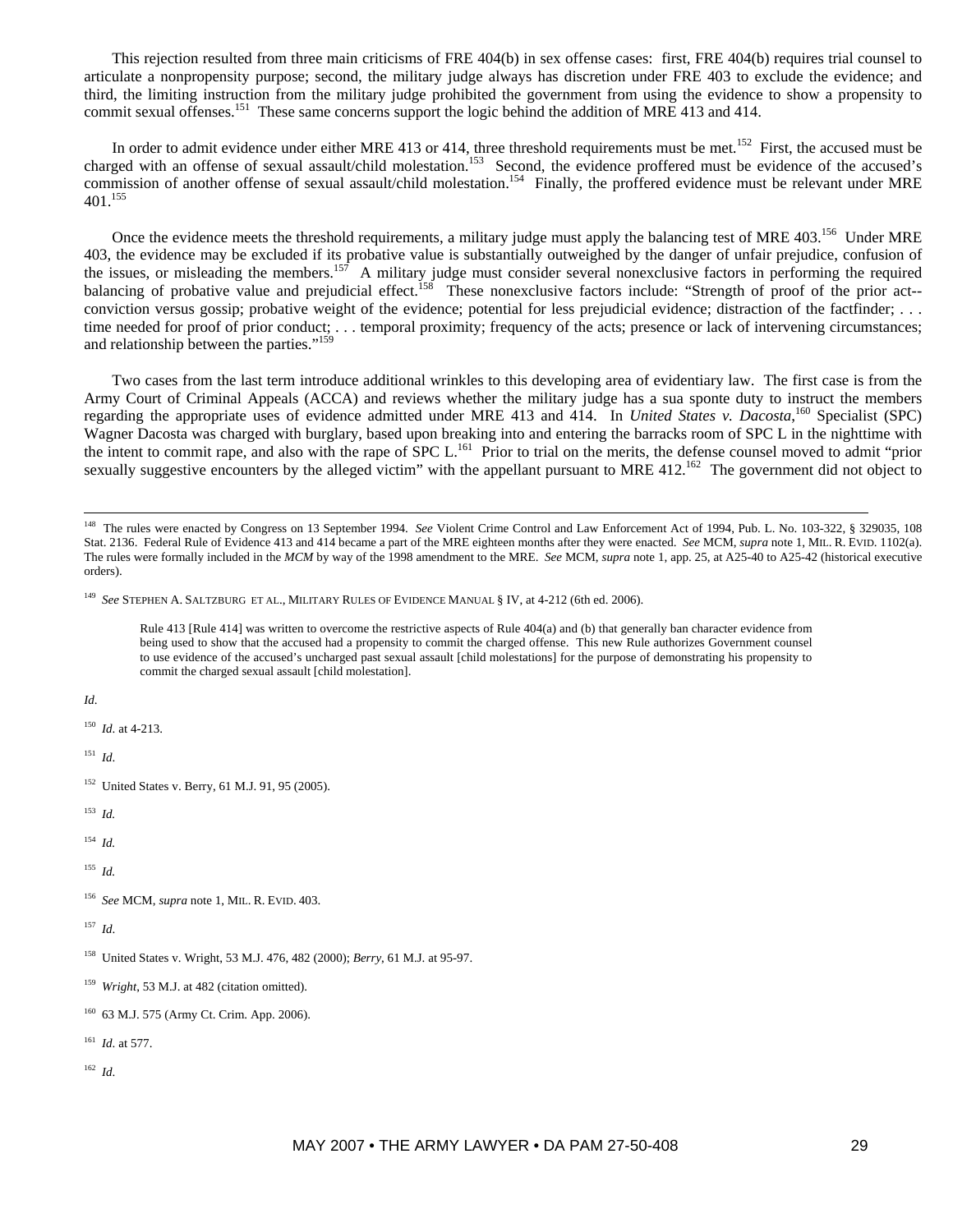the admissibility of this information, and in fact, wanted to admit the evidence as prior sexual misconduct under MRE  $413$ .<sup>163</sup> The prior sexual activity between SPC L and the appellant was either consensual sexual activity or evidence of prior sexual misconduct depending upon which version of the story the panel chose to believe.<sup>164</sup> At the conclusion of the merits, the military judge inquired whether the defense wanted an instruction on the uncharged misconduct (assuming the panel chose to believe the previous incident was nonconsensual).<sup>165</sup> The defense counsel told the military judge that he did not want the instruction.<sup>166</sup> Despite the defense counsel's request, the military judge chose to instruct on the uncharged misconduct.<sup>167</sup>

The issue on appeal was whether the military judge was correct when she instructed the panel members, over defense objection, regarding evidence of an uncharged sexual assault admitted pursuant to MRE 413.168 The ACCA answered this question in the affirmative: "[O]nce a military judge properly admits MRE 413 evidence of other sexual assaults, she should provide panel members with findings instructions to guide them regarding the issues in the case, and explain legal standards and procedural requirements which members must use to determine findings."<sup>16</sup>

The ACCA placed a limited sua sponte duty on military judges in all cases to instruct the panel appropriately when MRE 413 evidence is admitted.<sup>170</sup> The decision requires military judges to inform members of the following:

(1) the accused is not charged with this other sexual assault offense; (2) the Rule 413 evidence should have no bearing on their deliberations unless they determine the other offense occurred; (3) if they make that determination, they may consider the evidence for its bearing on any matter to which it is relevant in relation to the sexual assault offenses charged; (4) the Rule 413 evidence has no bearing on any other offense charged; (5) they may not convict the accused solely because they may believe the accused committed other sexual assault offenses or has a propensity or predisposition to commit sexual assault offenses; (6) they may not use Rule 413 evidenced as substitute evidence to support findings of guilt or to overcome a failure of proof in the government's case, if any; (7) each offense must stand on its own and they must keep the evidence of each offense separate; and (8) the burden is on the prosecution to prove the accused's guilt beyond a reasonable doubt as to each and every element of the offense(s) charged.<sup>171</sup>

The *Dacosta* instruction is now mandatory in the Army.<sup>172</sup> The CAAF denial of the request for review<sup>173</sup> could be read as the CAAF's endorsement of the ACCA's treatment of this issue. However, if the CAAF wanted to send such a message, they could have simply affirmed without opinion. At worst, this opinion should be persuasive authority for the other services. Additionally, although the ACCA did not discuss whether such an instruction would be mandatory when evidence is admitted under MRE 414, there is no reason to think that such an instruction would not be required. Based upon *Dacosta*, counsel should fashion an instruction for the military judge in all cases involving MRE 413 and 414 evidence.<sup>174</sup>

The second opinion is from the CAAF and reviews whether MRE 414 authorizes admission of an accused's child molestation offenses committed after the charged offense of child molestation. In *United States v. James*, 175 Airman Basic Daniel James, a

- 166 *Id*.
- 167 *Id*.
- 168 *Id*. at 577.
- 169 *Id*. at 580-81.
- 170 *Id*. at 583.
- 171 *Id*.

175 63 M.J. 217 (2006)

 $\overline{a}$ 163 *Id*.

<sup>164</sup> *Id* at 577-78.

<sup>165</sup> *Id*. at 578.

<sup>&</sup>lt;sup>172</sup> *Id*. (stating the instruction is mandatory in all cases tried ninety days from the date of the court's opinion).

<sup>&</sup>lt;sup>173</sup> United States v. Dacosta, 64 M.J. 172 (2006) (denying petition for review).

<sup>174</sup> This instruction should be consistent with the model instruction provided by ACCA in its opinion at *Dacosta*, 63 M.J. at 584, app.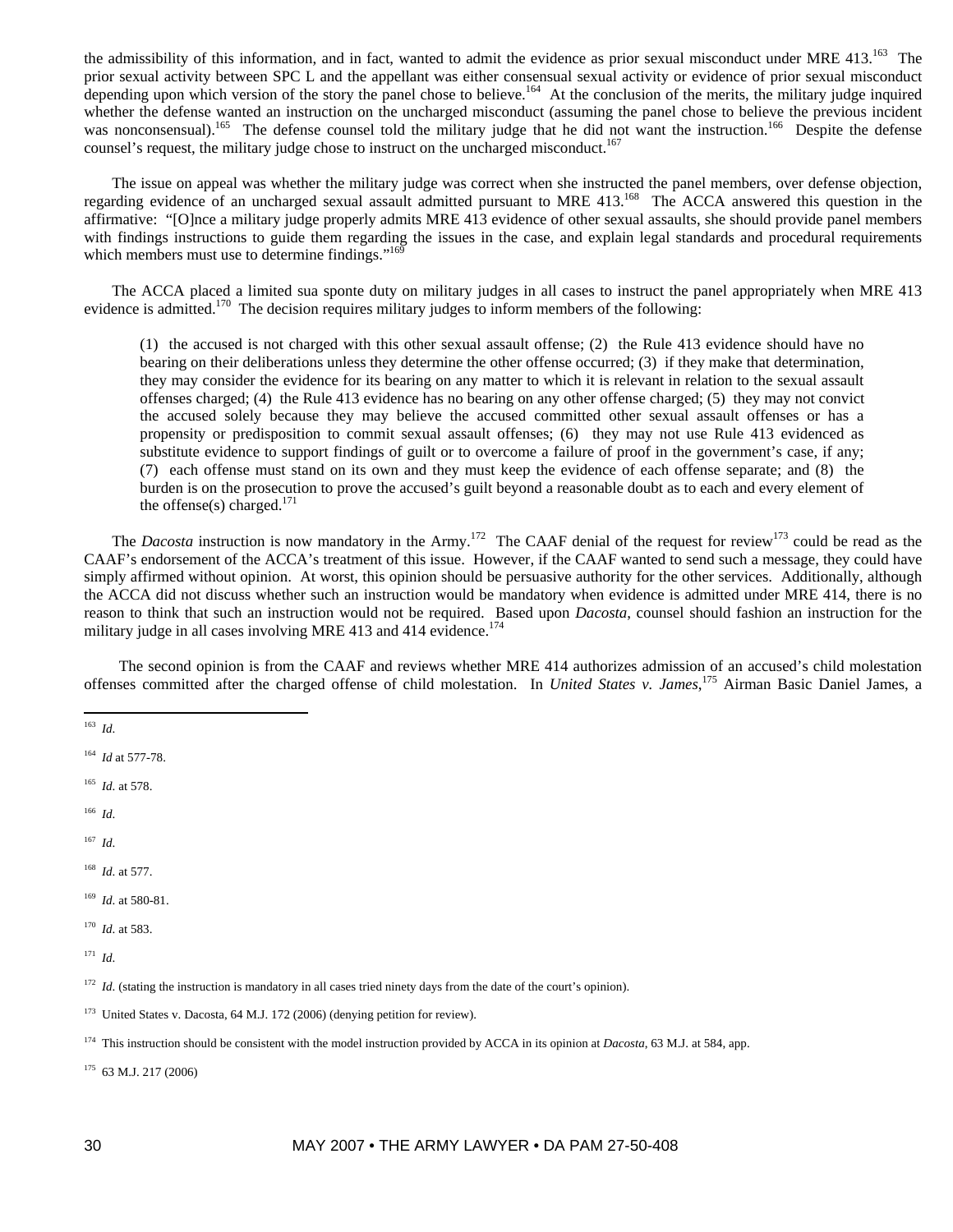twenty-year-old, met a fifteen-year-old girl while serving as an advisor to her church youth group.<sup>176</sup> Their relationship initially began as a casual friendship, but developed into a dating relationship where they hugged, held hands, and kissed.177 On two occasions, the hugging and kissing led to Airman James removing the young girl's bra and kissing and touching her exposed breasts.<sup>178</sup> Additionally, at Airman James's suggestion, they engaged in "clothes sex" by rubbing their genital areas against each other with their clothes still on.<sup>179</sup> This conduct resulted in Airman James being charged with engaging in indecent acts with a female under the age of sixteen.<sup>180</sup> The government, over the defense objection, sought to introduce evidence under MRE 414 of a civilian conviction for attempted first degree sexual assault of a child.<sup>18</sup>

The basis of the defense objection was the fact that the civilian conviction occurred after the conduct charged at their client's court-martial.<sup>182</sup> The government argued, and the military judge agreed, that there was no temporal limitation on MRE 414 evidence.<sup>183</sup> As such, the fact the uncharged misconduct occurred after the charged offense was of no import. A general court-martial comprised of officers subsequently convicted Airman James of child molestation and sentenced him to confinement for four months and a bad-conduct discharge.<sup>184</sup> The convening authority approved and AFCCA affirmed the findings and sentence.<sup>185</sup>

The CAAF granted review over the question of whether Airman James's uncharged sexual misconduct should have been admissible.<sup>186</sup> Nothing within the legislative history to the federal rule led the CAAF to believe there was a temporal limitation on the admissibility of evidence under FRE 414.<sup>187</sup> The court also noted that "[a]lthough the historical discussion [to either FRE 413 or 414] speaks in terms of past acts it does not expressly exclude any acts occurring prior to trial."<sup>188</sup> Instead, the CAAF noted, FRE 414 addresses "evidence of the accused's commission of one or more offenses" with absolutely no mention of when the offense(s) might have occurred.<sup>189</sup> Relying upon a fundamental rule of statutory interpretation that "courts must presume that a legislature says in a statue what it means and means in a statute what is says there" the CAAF could find no reason to believe that Congress intended prior misconduct to be probative and subsequent misconduct not under FRE 414.<sup>190</sup> Finally, the CAAF found persuasive the fact that a large body of law interpreting a very similar provision contained in FRE 404(b) held that FRE 404(b) applies to both prior and subsequent bad acts. $191$ 

These cases also held that the reference to other crimes as "priors" is more a matter of customary usage than a term of art.<sup>192</sup> The CAAF concluded that the "one or more offenses" language of MRE 413 and 414 is no more temporally restrictive than the "other crimes" language of MRE 404(b).<sup>193</sup> Accordingly, practitioners need to be aware that since MRE 413 and 414 is not "temporally

- $\overline{a}$ 176 *Id*. at 218.
- 177 *Id*.

178 *Id*.

179 *Id*.

180 *Id*.

<sup>181</sup> *Id*. The uncharged misconduct involved another 15-year-old girl, SB. *Id.* SB was also a member of Airman James's church youth group. United States v. James, 60 M.J. 870, 871 (A.F. Ct. Crim. App. 2005).

182 *James*, 63 M.J. at 218.

183 *Id*.

184 *Id.* at 219.

185 *Id*.

186 *Id*.

187 *Id*. at 220.

188 *Id*.

189 *Id*.

190 *Id*. at 221.

191 *Id*. at 221-22.

192 *Id*.

193 *Id*. at 222.